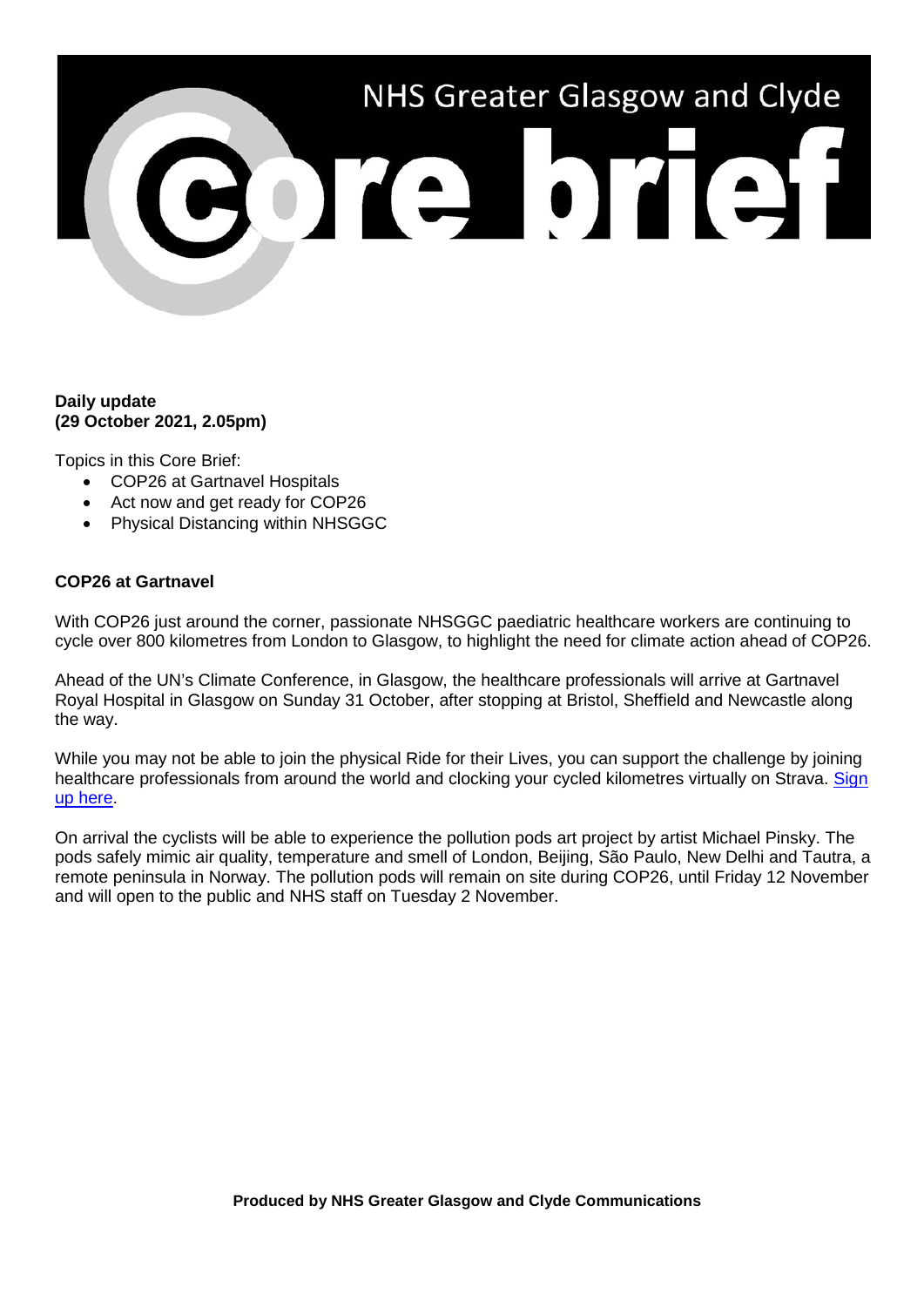

Pic of pollution pods art project by artist Michael Pinsky

## **Act now and get ready for COP26**

Some of the main road closures, including the closure of the Clydeside Expressway and Clyde Arc are now in place. Anyone travelling in and around Glasgow must now plan ahead to ensure reaching their destination in time. Some delegates and those planning to protest are arriving now and with more than 25,000 people expected to attend the UN Climate Conference between 31 October and 12 November, there will be a high level of disruption before, during and after the event.

There may be unscheduled protests which block roads or cause other significant disruption. On 1 and 2 November more than 120 world leaders will be in Glasgow, which will lead to further road closures. The [congestion map](https://www.nhsggc.org.uk/about-us/cop26-conference/staff-information/) is below:



**Produced by NHS Greater Glasgow and Clyde Communications**